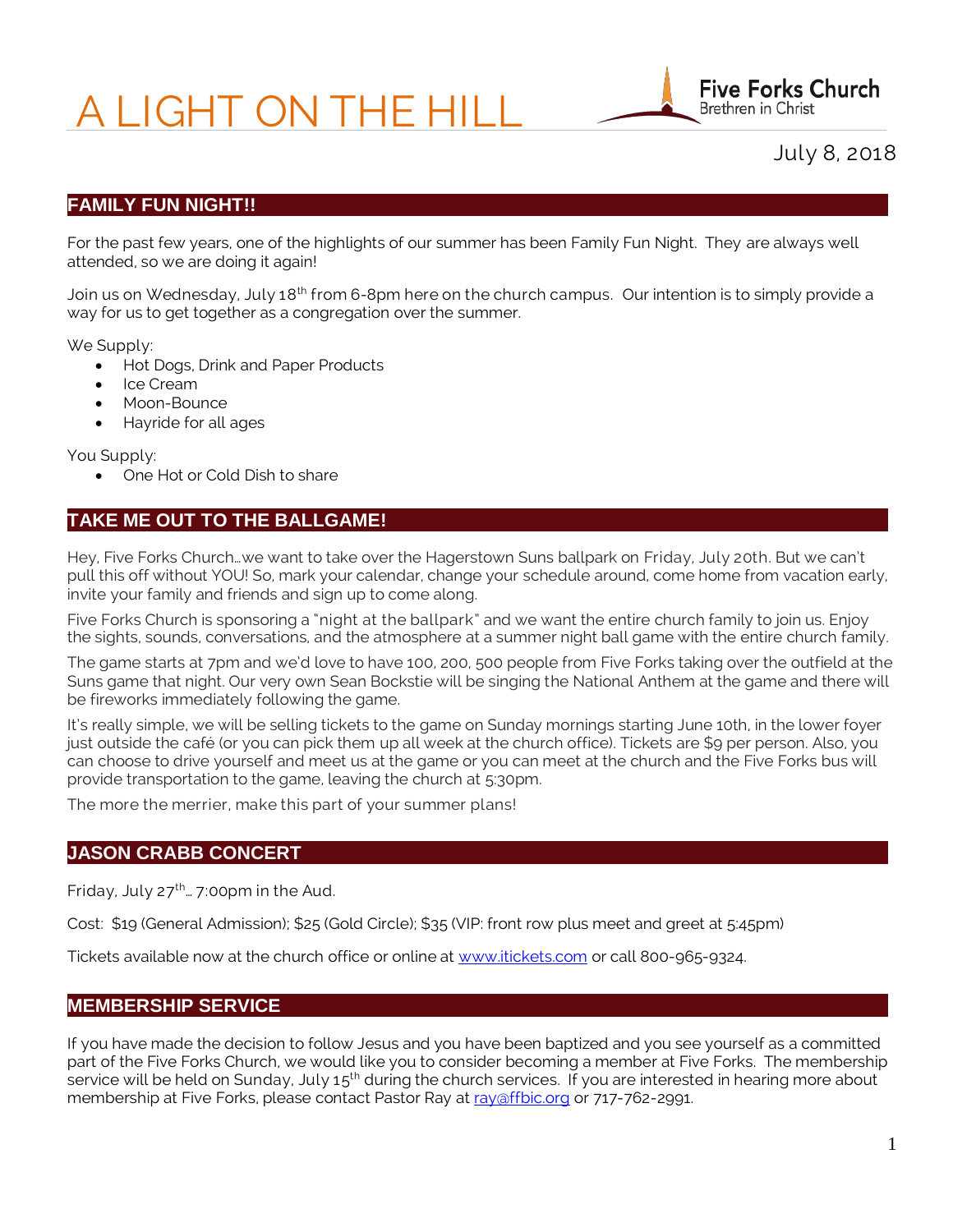# **THIS WEEK AT FIVE FORKS**

| Sunday, July 8     | Prayer Hour 6:45am (C2)<br>Café7:00am - 11:00am<br>Morning Messages:<br>Baptism<br>Aud. (8:00, 9:30 & 11:00m) - Pastor Bill - Scripture: Psalm 27<br>Chapel (11:00am) - Pastor Ray - Scripture: Hebrews 4:14-16                                                                    |
|--------------------|------------------------------------------------------------------------------------------------------------------------------------------------------------------------------------------------------------------------------------------------------------------------------------|
| Monday, July 9     | Men's Prayer Group5:45am (Chapel)                                                                                                                                                                                                                                                  |
| Tuesday, July 10   | Men's Prayer Group6:30am (Chapel)<br>Celebrate Recovery6pm (café); 7pm (large group meeting); 8pm (open share)                                                                                                                                                                     |
| Wednesday, July 11 | No Services - Summer Break                                                                                                                                                                                                                                                         |
| Thursday, July 12  | _adies Prayer Hour…6:30-7:30am (Chapel)                                                                                                                                                                                                                                            |
| Sunday, July 15    | Prayer Hour6:45am (C2)<br>Café…7:00am – 11:00am<br>Blood Pressure Screening9:00-9:20am & 10::30-10:50am (C13)<br>Morning Messages:<br>Membership<br>Aud. (8:00, 9:30 & 11:00m) - Pastor Bill - Scripture: Luke 11:37-42<br>Chapel (11:00am) - Pastor Ray - Scripture: Hebrews 12:2 |
|                    |                                                                                                                                                                                                                                                                                    |

## **CRAFT CAMP**

July 30 – Aug. 3… 9:15am – 12:30pm

Open to children who have completed grades 1-5

Registration now open. Registration forms are available at the Children's Information Desk in the Children's wing or you may call the church office at 717-762-2991.

We are in need of youth and adult volunteers. If you would like to help or have questions, please contact Jacki Hord at kimhord@gmail.com or stop by the Children's Information Desk on Sunday, June 3<sup>rd</sup> and 10<sup>th</sup>. .

### **ROXBURY CAMP MEETING**

August 3-12

This year, "Why Holiness" is the theme at Camp Meeting. Concerts by Lauren Talley (Sunday, Aug. 6<sup>th</sup> at 2:00pm) and The Forrester Family (Saturday, August 12 at 1:30pm).

Elective Seminars:

"Wholeness"

"Holiness in the Old and New Testament"

"Sanctification"

"Theology of Holiness"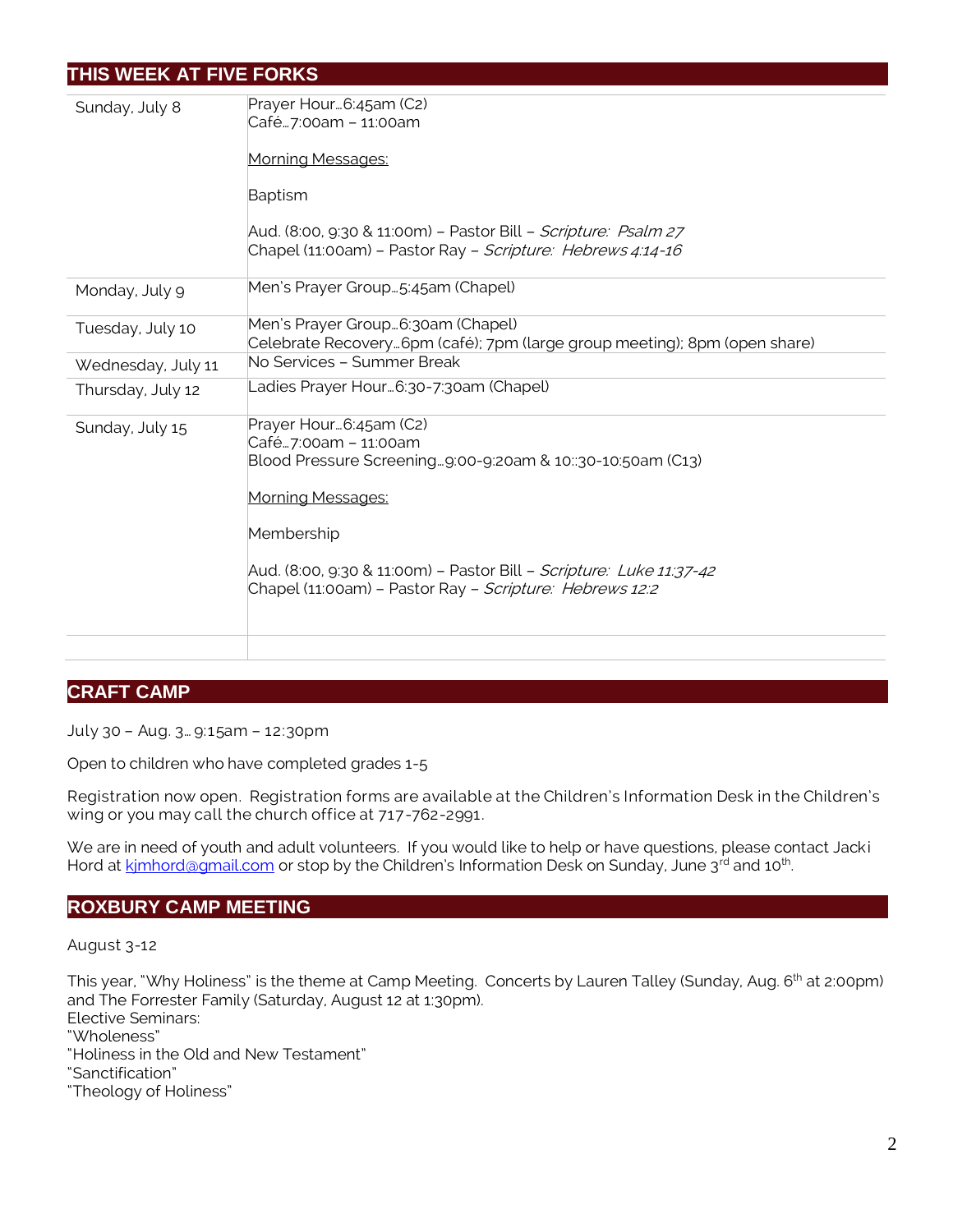More information, details and schedules are available online at [www.roxburycamp.com](http://www.roxburycamp.com/) or call 717-532-2208 or email Rachel Shetterly [\(rachel.shetterly@comcast.net\)](mailto:rachel.shetterly@comcast.net). For reservations, contact Linda Gayman at 717-263-2208 or [campmeeting@roxburycamp.com.](mailto:campmeeting@roxburycamp.com)

## **RINGGOLD HERITAGE SERVICE & HYMN SING**

We are excited to gather for the Ringgold Heritage Service & Hymn Sing, " This is My Story, This is My Song" on Sunday, July 15<sup>th</sup>... 2-3pm at Ringgold Meetinghouse, 14426 Misty Meadow Rd, Smithsburg, MD

Join us for the combined Brethren in Christ Historical Society Heritage Service and the Ringgold Meetinghouse Hymn Sing. Experience the historic 19<sup>th</sup>-century meetinghouse and its beautiful acoustics, filled with harmonies of time-honored hymns led by Dave Perry, worship arts pastor at Grantham BIC Church. Interspersed will be reflections on the question, "What does it mean for you to be Brethren in Christ?" These speakers include Daleen Charles, associate pastor at Elizabethtown BIC Church; Jay Johnson, pastor of Zion BIC Church; and Ray Kipe, a pastor at Five Forks BIC Church. There is no cost to attend, but a special offering will be collected.

Get more information and let us know you're attending at [www.bic-history.org/ringgold.](http://www.bic-history.org/ringgold)

## **NOTE OF THANKS**

Dear Five Forks Church Family,

Thank you so much for your many calls and cards sent to us during our recent hospitalizations. Thank you to Pastors Bill and Ray for your visits. We feel very blessed to be part of a caring church. -Bob & Jean Baer

I want to thank the church for their prayers and flowers with my gallbladder surgery. Thanks especially to Pastor's Ray, Shaun, and Bill for their visits while I was in the hospital. Thanks to those who came to see me. Thanks to those who have expressed their interest in knowing how I am doing. Through your prayers and God's helping hand, I am getting stronger each day. Thanks for caring. -Marlin Witter

### **FOOD PANTRY JULY "ITEM OF THE MONTH"**

Skillet Meals (ex. Hamburger/ Tuna/ Chicken Helper) (Place donations in the orange container in the lower lobby.)

#### **OPERATION CHRISTMAS CHILD JULY "ITEM OF THE MONTH"**

Dolls, small pillow, small stuffed toy (no animals) (Place donations in the designated boxes in the lower and upper lobbies.)

| <b>ATTENDANCE</b> |                                                                                                                                                                                                   |
|-------------------|---------------------------------------------------------------------------------------------------------------------------------------------------------------------------------------------------|
| Sunday, June 24   | Sunday's Worship Total = 592<br>$8.00$ Auditorium = $155$<br>$9:30$ Auditorium = 235<br>$11:00$ Auditorium = $128$<br>$11:00$ Chapel = 43<br>Bible Connection = 17<br>Nursery (9:30 & 11:00) = 14 |
|                   | Total Sunday School = 240                                                                                                                                                                         |